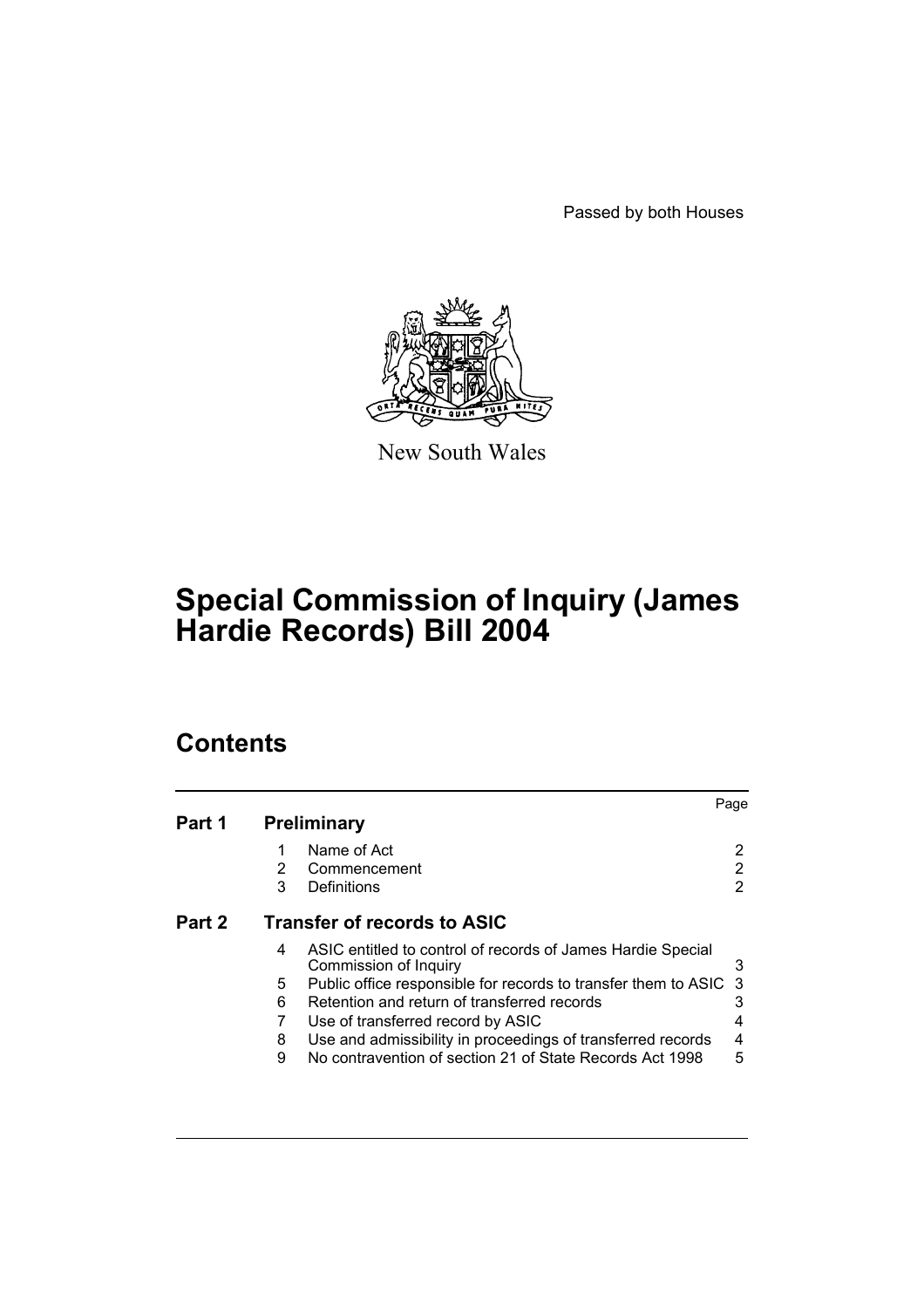Special Commission of Inquiry (James Hardie Records) Bill 2004

**Contents** 

|        |                                                  |                                                                                        | Page |  |
|--------|--------------------------------------------------|----------------------------------------------------------------------------------------|------|--|
| Part 3 | <b>Facilitation of certain civil proceedings</b> |                                                                                        |      |  |
|        | 10                                               | Definitions                                                                            | 6    |  |
|        | 11                                               | Application of Part                                                                    | 6    |  |
|        | 12                                               | Retention and use of records                                                           | 6    |  |
|        | 13                                               | Admissibility and use of certain evidence in proceedings to<br>which this Part applies |      |  |
|        | 14                                               | Directions preventing or restricting publication of evidence<br>not to apply           |      |  |
| Part 4 | <b>Miscellaneous</b>                             |                                                                                        |      |  |
|        | 15                                               | Regulations                                                                            | 8    |  |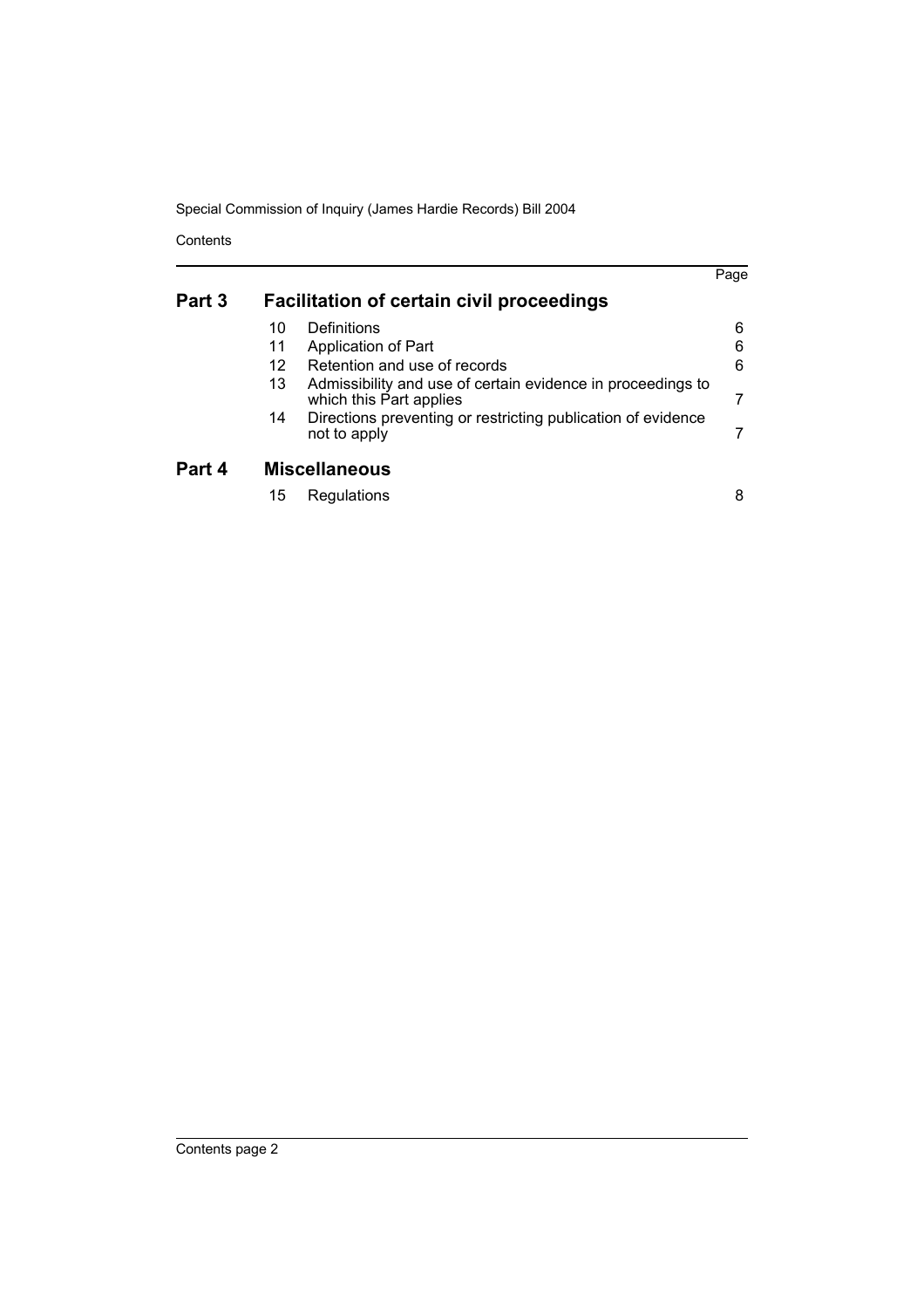*I certify that this PUBLIC BILL, which originated in the LEGISLATIVE ASSEMBLY, has finally passed the LEGISLATIVE COUNCIL and the LEGISLATIVE ASSEMBLY of NEW SOUTH WALES.*

> *Clerk of the Legislative Assembly. Legislative Assembly, Sydney, , 2004*



New South Wales

# **Special Commission of Inquiry (James Hardie Records) Bill 2004**

Act No , 2004

An Act to provide for the transfer of control of records of the Special Commission of Inquiry into the Medical Research and Compensation Foundation to the Australian Securities and Investments Commission; to make provision to facilitate certain civil proceedings taken by that Foundation and others; and for other purposes.

*I have examined this Bill, and find it to correspond in all respects with the Bill as finally passed by both Houses.*

*Chairman of Committees of the Legislative Assembly.*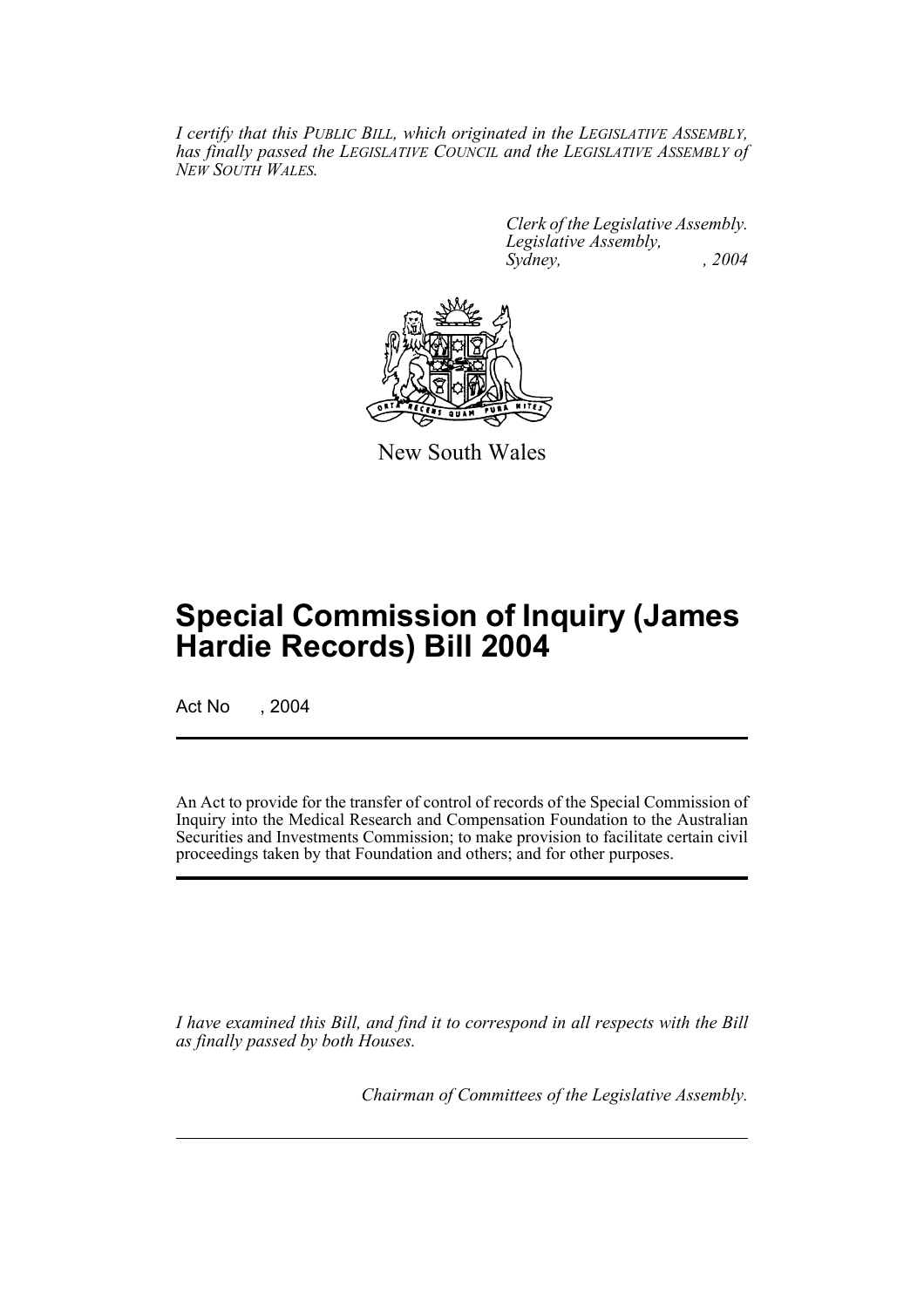Part 1 Preliminary

**The Legislature of New South Wales enacts:**

# **Part 1 Preliminary**

# **1 Name of Act**

This Act is the *Special Commission of Inquiry (James Hardie Records) Act 2004*.

# **2 Commencement**

This Act commences on the date of assent.

# **3 Definitions**

(1) In this Act:

*ASIC* means the Australian Securities and Investments Commission. *Foundation* means the Medical Research and Compensation

Foundation (ACN 095 924 137).

*James Hardie Special Commission of Inquiry* means the Special Commission of Inquiry that was commissioned, by Letters Patent dated 27 February 2004 and 30 June 2004, to inquire into and report on certain matters relating to the establishment of the Foundation.

*record* has the same meaning as in the *State Records Act 1998*.

*transferred record* means a record that ASIC has control of under Part 2.

(2) Notes included in this Act do not form part of this Act.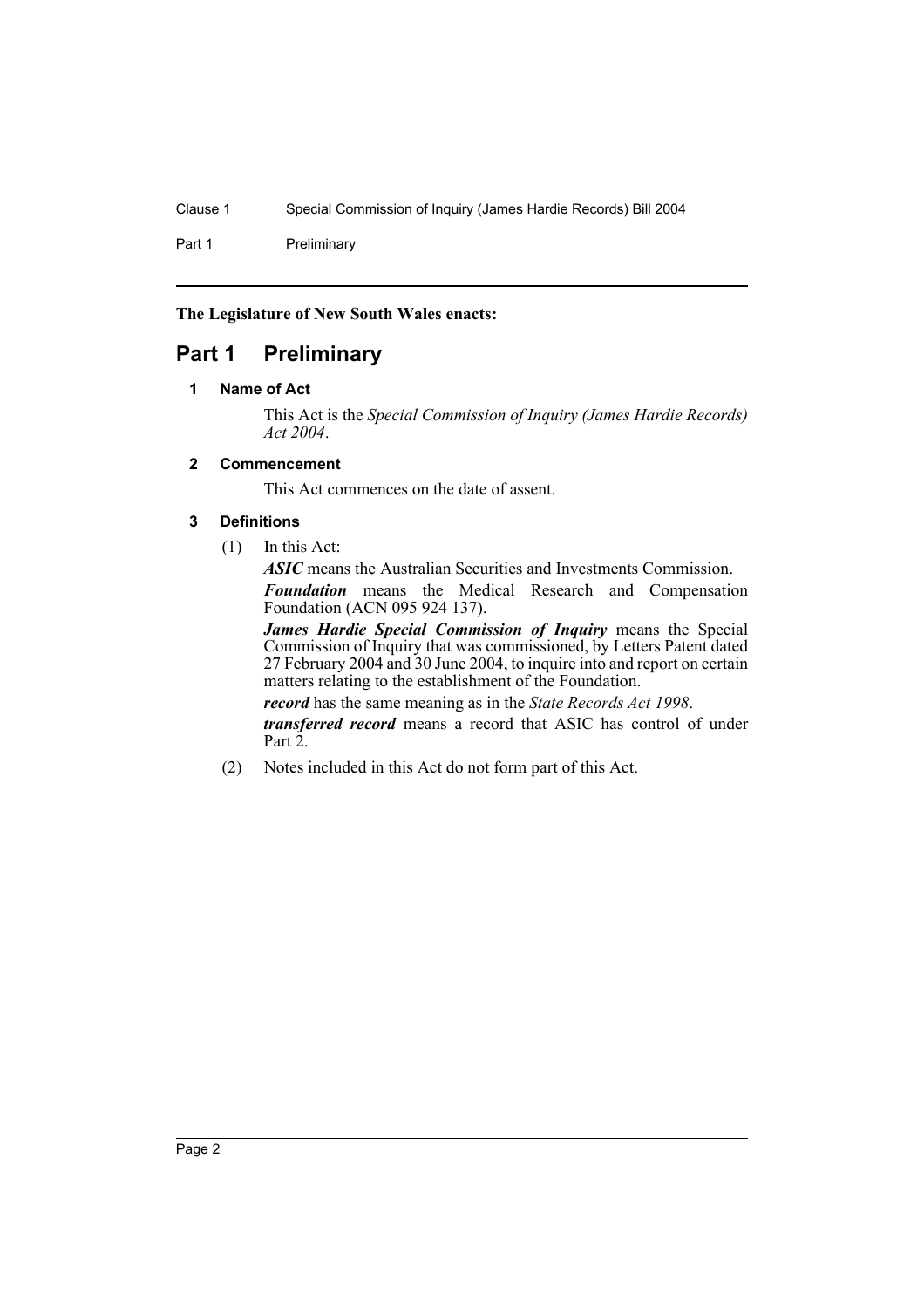| Special Commission of Inquiry (James Hardie Records) Bill 2004 | Clause 4 |
|----------------------------------------------------------------|----------|
| Transfer of records to ASIC                                    | Part 2   |

# **Part 2 Transfer of records to ASIC**

### **4 ASIC entitled to control of records of James Hardie Special Commission of Inquiry**

- (1) ASIC is, by force of this section, entitled to control of any record that was made, kept or received by the James Hardie Special Commission of Inquiry that ASIC, in the performance of its functions or exercise of its powers under Commonwealth law, requests a public office entitled to control of the record under section 7 of the *State Records Act 1998* to provide or make available to it.
- (2) ASIC may give possession or custody, for any purpose it considers appropriate in the performance of its functions or exercise of its powers under Commonwealth law, of any record that it has in its control under this Part to any person, whether within or outside New South Wales.
- (3) For the purposes of this section, an entitlement of ASIC to control of a record is an entitlement to possession and custody of the record (including by having it in the possession or custody of some other person whether within or outside New South Wales).

**Note.** Under section 127 (4) of the *Australian Securities and Investments Commission Act 2001* of the Commonwealth, the Chairperson of ASIC can authorise the use or disclosure of information ASIC has been given in connection with the performance of its functions or the exercise of its powers to enable or assist a government, or an agency (such as the US Securities Exchange Commission), of a foreign country to perform a function, or exercise a power, conferred by a law in force in that foreign country.

# **5 Public office responsible for records to transfer them to ASIC**

- (1) The public office entitled to control of a record must provide or make the record available to ASIC as soon as practicable after the request referred to in section 4 is made.
- (2) If the public office has an electronic version of the record concerned it must ensure that an electronic copy of that electronic version is provided or made available to ASIC as soon as practicable after the request for the record is made.

# **6 Retention and return of transferred records**

- (1) ASIC may retain control of a record provided or made available to it under section 5 for so long as ASIC considers, in relation to the performance of its functions or exercise of its powers under Commonwealth law, that it is desirable to do so.
- (2) The public office that provided or made the record available to ASIC must take control of a record ASIC no longer wishes to retain if requested to do so by ASIC.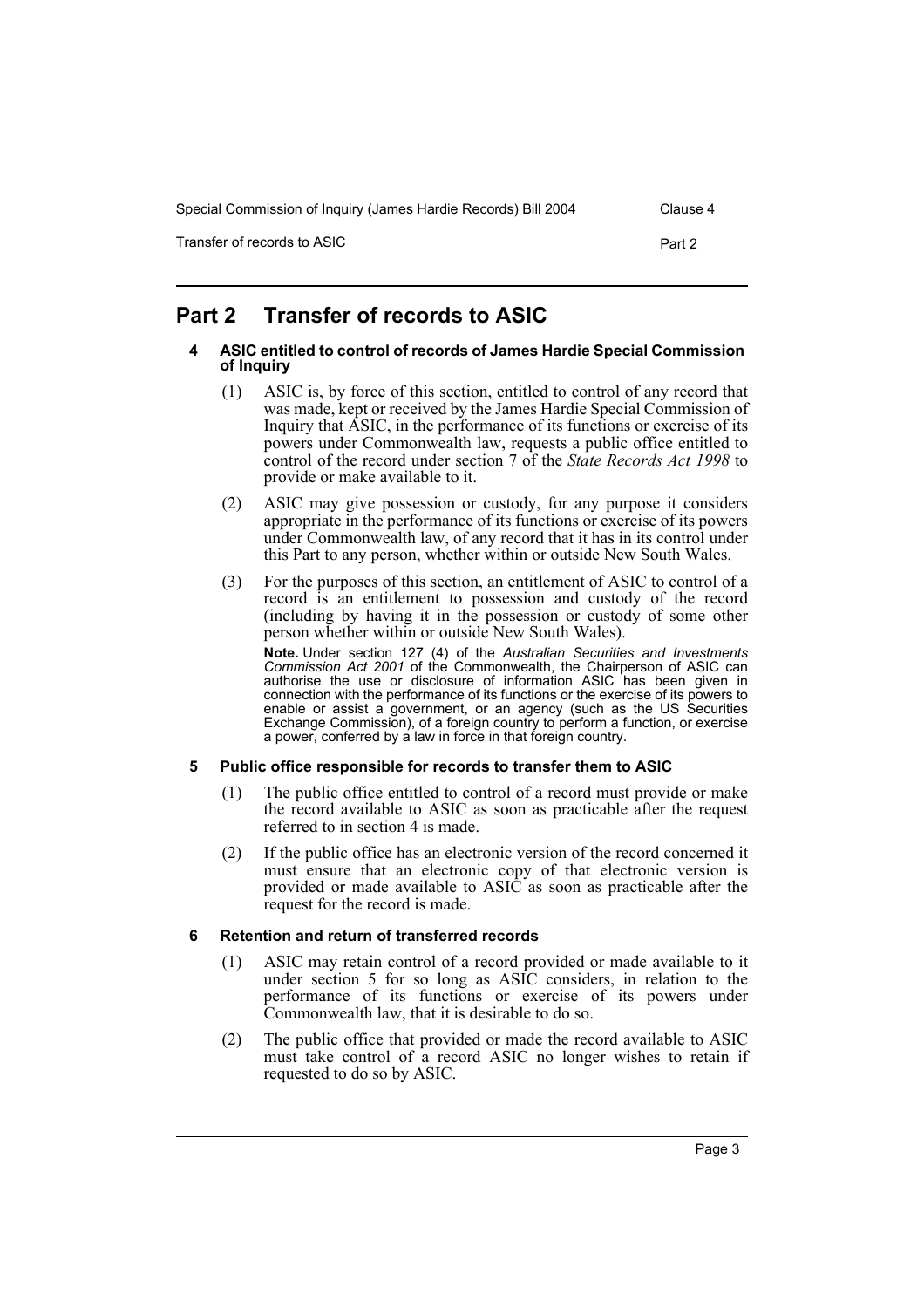Clause 7 Special Commission of Inquiry (James Hardie Records) Bill 2004

Part 2 Transfer of records to ASIC

#### **7 Use of transferred record by ASIC**

The provision or making available of a record to ASIC under this Part operates, by force of this section, to prevent any person from objecting to the use by ASIC of the record, or the disclosure of any matter contained in the record to ASIC, on the following grounds:

- (a) that the record is or contains a privileged communication passing between a legal practitioner (in his or her capacity as a legal practitioner) and a person for the purpose of providing or receiving legal professional services or that the use or disclosure of the record or any matter contained in it would be a breach of an express or implied obligation (whether or not arising under law) not to disclose the record or matter,
- (b) that the record was produced to the James Hardie Special Commission of Inquiry under compulsion of law.

#### **8 Use and admissibility in proceedings of transferred records**

- (1) A transferred record is to be treated for the purposes of any law of the State as if it were a record that ASIC had lawfully obtained in the performance of its functions or the exercise of its powers under Commonwealth law. Accordingly, nothing in any law of the State prevents the use of such a record in any proceedings or renders the record inadmissible if it would be able to be used or would be admissible in proceedings had any law of the Commonwealth applied to or in respect of it.
- (2) In particular, sections 23 and 31 (2) of the *Special Commissions of Inquiry Act 1983* do not prevent or restrict:
	- (a) the provision or making available to ASIC of any record under this Part, or
	- (b) the publication or use by ASIC of a transferred record, or of matter in or referred to in a transferred record, in connection with the performance of its functions or the exercise of its powers under any Commonwealth law.

**Note.** Section 23 limits the admissibility in any NSW civil or criminal proceedings against a person of an answer made or book, document or writing produced by the person as a witness to or before the James Hardie Special Commission of Inquiry. Section 31 (2) makes it an offence to contravene a direction given by the Commissioner preventing publication of evidence given before the Commissioner or of matters contained in documents lodged with the Commission.

(3) Except as provided by this section, nothing in this Part affects the operation of section 23 or 31 (2) of the *Special Commissions of Inquiry Act 1983* in relation to the transferred records.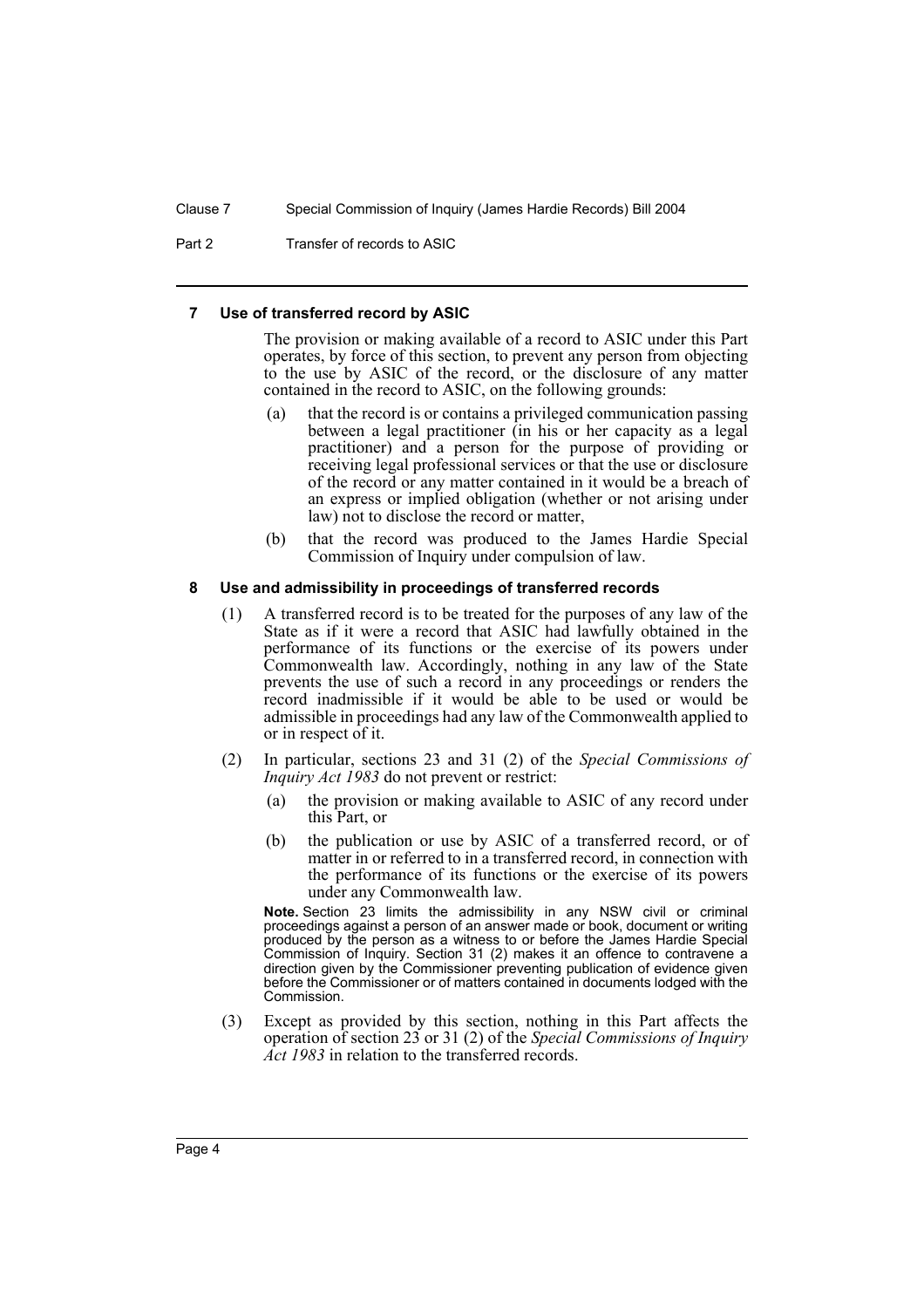| Special Commission of Inquiry (James Hardie Records) Bill 2004 | Clause 9 |
|----------------------------------------------------------------|----------|
| Transfer of records to ASIC                                    | Part 2   |
|                                                                |          |

(4) If a question arises with respect to the admissibility of a transferred record in any proceedings before a court in which Part 3.10 of the *Evidence Act 1995* is not applicable, the court may order that the record be produced to it and may inspect the record for the purpose of determining the question.

# **9 No contravention of section 21 of State Records Act 1998**

This Part has effect despite section 21 of the *State Records Act 1998*.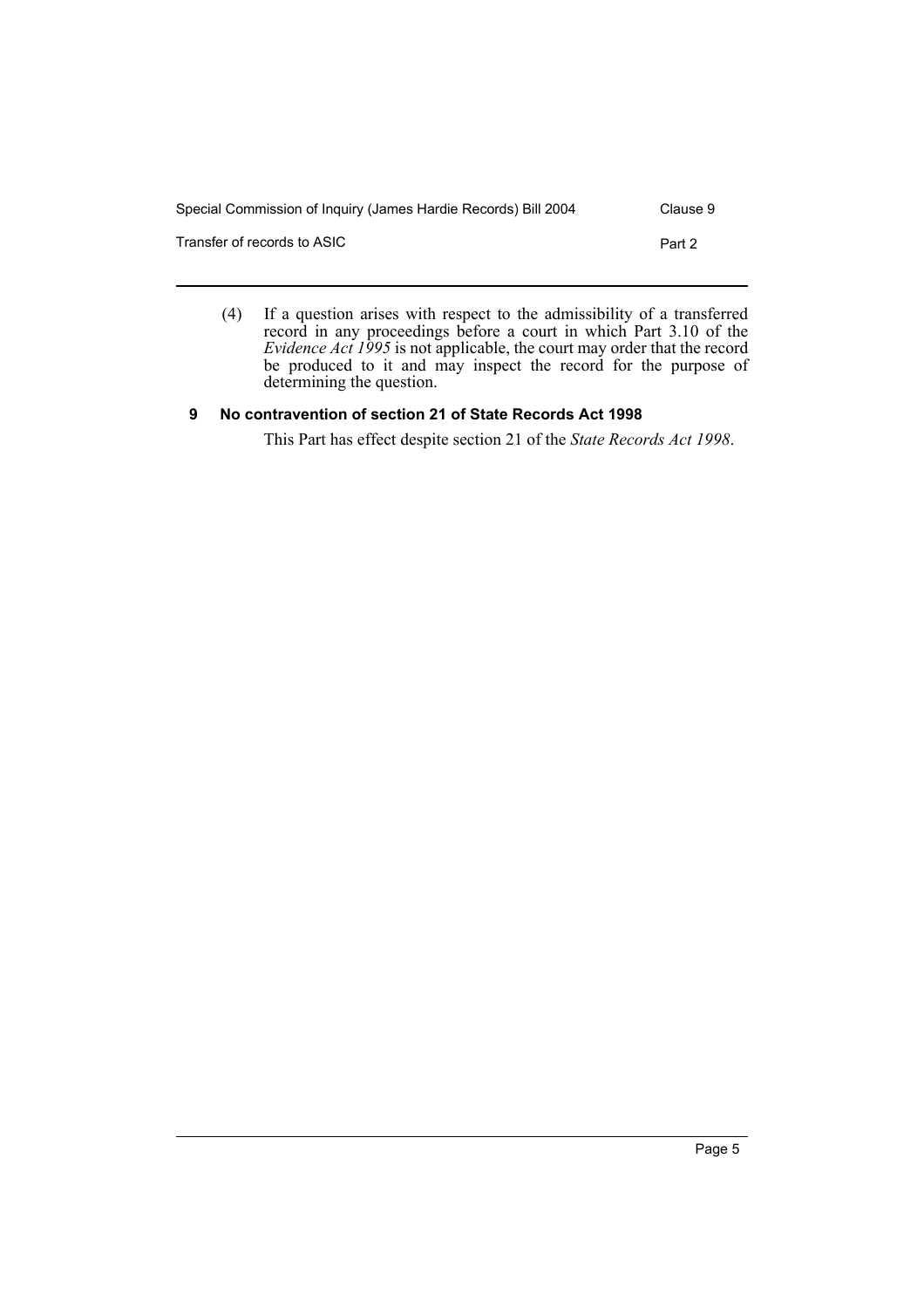Part 3 Facilitation of certain civil proceedings

# **Part 3 Facilitation of certain civil proceedings**

# **10 Definitions**

In this Part:

*civil proceedings* includes interlocutory or similar proceedings but does not include proceedings relating to the imposition of a civil penalty.

*facilitated party* means:

- (a) the Foundation,
- (b) Amaca Pty Limited (ACN 000 035 512),
- (c) Amaba Pty Limited (ACN 000 387 342),
- (d) any other body or person (whether of the same or a different kind) prescribed by the regulations.

*NSW court* has the same meaning as it has in the *Evidence Act 1995*.

# **11 Application of Part**

- (1) The Attorney General may, if the Attorney General considers it appropriate to do so in the public interest, by order published in the Gazette, declare that this Part applies to and in respect of civil proceedings in a NSW court specified in the order.
- (2) An order under this section may be made only if a facilitated party advises the Attorney General that it intends to seek to adduce evidence of an answer made, or record produced, by a witness to or before the James Hardie Special Commission of Inquiry in the proceedings concerned.
- (3) An order or purported order under this section cannot be challenged, reviewed or called into question in any proceedings before a NSW court, and a NSW court cannot prevent any such proposed order from being made.

# **12 Retention and use of records**

- (1) A record produced by a witness to or before the James Hardie Special Commission of Inquiry in the possession of a facilitated party on the commencement of this Act may be retained and used by the facilitated party for the purposes of proceedings to and in respect of which this Part applies.
- (2) The use or retention of such a record does not, for the purposes of the *Special Commissions of Inquiry Act 1983* or any other law, constitute contempt of court.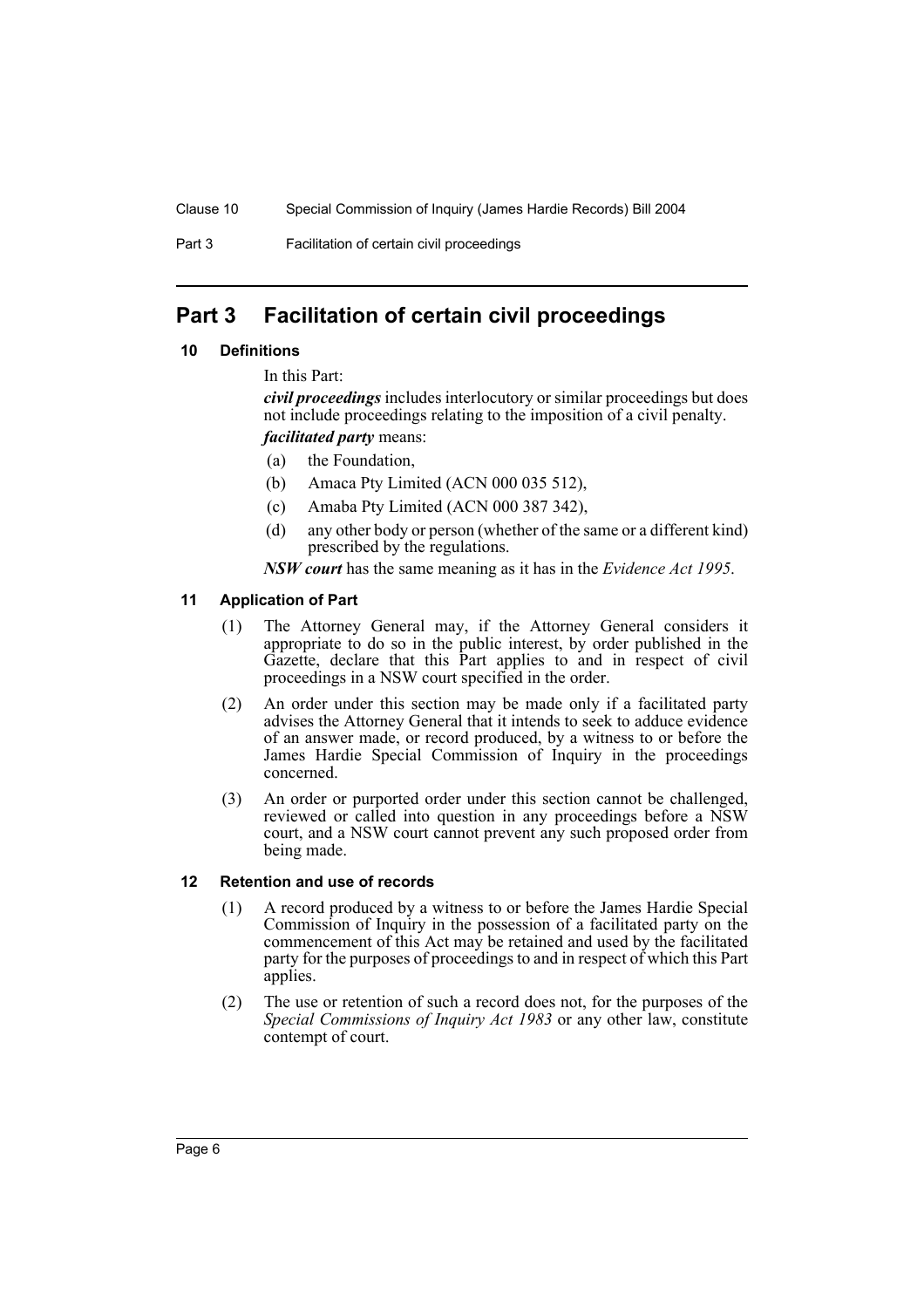| Special Commission of Inquiry (James Hardie Records) Bill 2004 | Clause 13 |
|----------------------------------------------------------------|-----------|
| Facilitation of certain civil proceedings                      | Part 3    |

#### **13 Admissibility and use of certain evidence in proceedings to which this Part applies**

- (1) An answer made, or record produced, by a witness to or before the James Hardie Special Commission of Inquiry is admissible in evidence in proceedings to and in respect of which this Part applies (including being admissible against the person who made the answer or produced the record to or before that Inquiry).
- (2) Subsection (1) applies even if a person would be excused from answering the question or producing the record:
	- (a) on the ground (whether arising under the *Evidence Act 1995* or any other law) that the answer to the question, or the record, is or contains a privileged communication passing between a legal practitioner (in his or her capacity as a legal practitioner) and a person for the purpose of providing or receiving legal professional services, or
	- (b) on the ground that the answer to the question, or the record, would disclose a protected confidence within the meaning of Division 1A of Part 3.10 of the *Evidence Act 1995*.
- (3) Subsection (1) applies despite section 23 (2) of the *Special Commissions of Inquiry Act 1983* but evidence is not admissible under that subsection against a natural person if it may incriminate or tend to incriminate the person.
- (4) This section does not operate to render admissible in proceedings to and in respect of which this Part applies evidence that would not be admissible apart from section 23 (2) of the *Special Commissions of Inquiry Act 1983* and this section.

# **14 Directions preventing or restricting publication of evidence not to apply**

- (1) Paragraph 2 of the direction given by the Commissioner of the James Hardie Special Commission of Inquiry on 17 September 2004 does not prevent or restrict publication of matters contained in any document referred to in that paragraph in or for the purposes of proceedings to and in respect of which this Part applies.
- (2) No action or penalty lies against a person who publishes a matter referred to in subsection (1) in or for the purposes of proceedings to and in respect of which this Part applies on the ground that the person has breached any express or implied obligation (whether or not arising under law) not to disclose the matter.